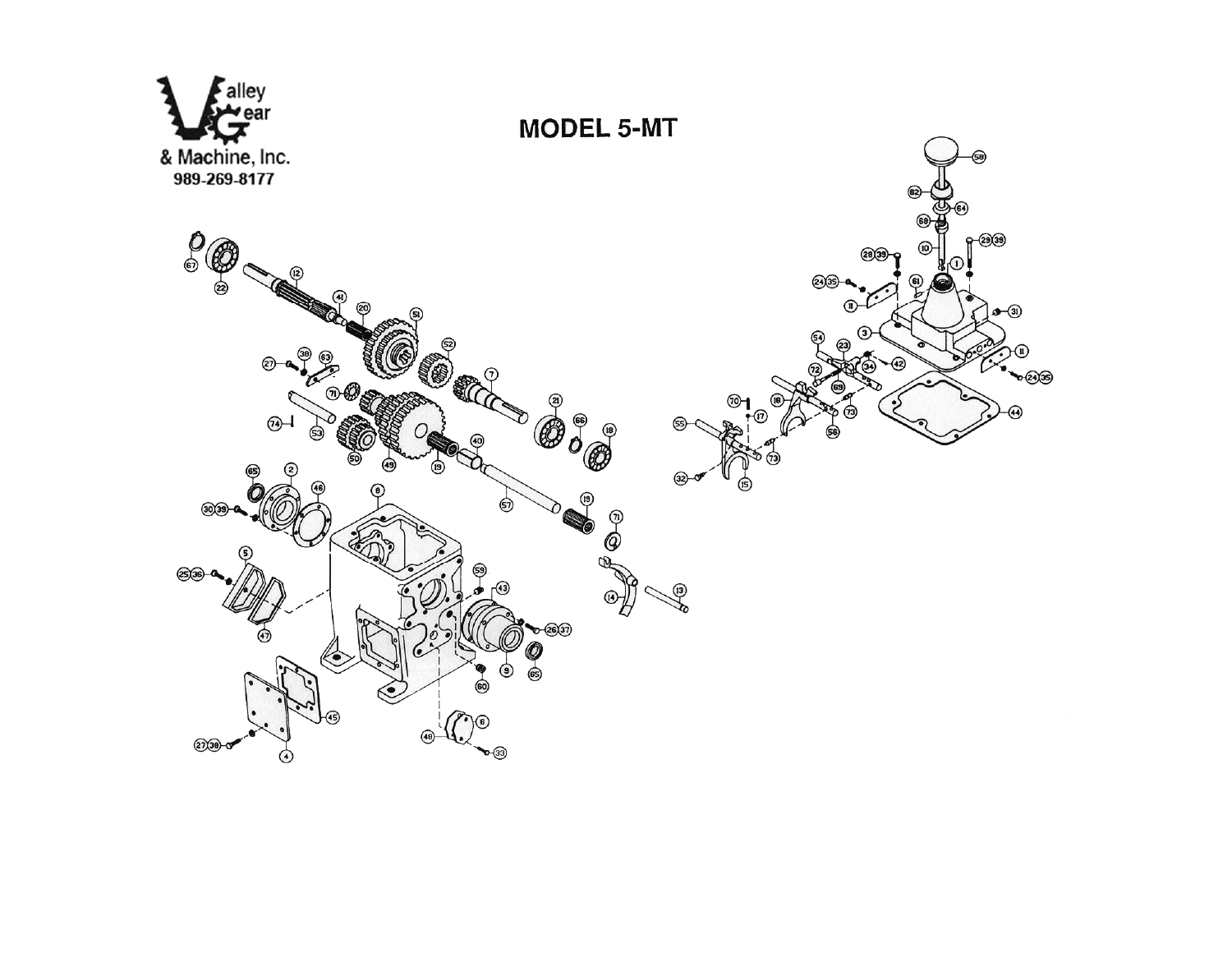| <b>MODEL</b>     | 5-MT                |
|------------------|---------------------|
| <b>PART NO.</b>  | R <sub>150102</sub> |
| <b>HP RATING</b> | 50 @ 1,250 RPI      |
| <b>SERIES</b>    | 5-M                 |
| <b>SPEEDS</b>    | 4 Forward/1 Re      |



|                  |                  | <b>Item</b>     | <b>Part No</b> | <b>Description</b>  | Qty                     | <b>Item</b>     | <b>Part No</b> | <b>Description</b>    | Qty            |
|------------------|------------------|-----------------|----------------|---------------------|-------------------------|-----------------|----------------|-----------------------|----------------|
| <b>MODEL</b>     | 5-MT             |                 | 308052         | <b>Bushing</b>      |                         | 38              | 418179         | Washer                | 8              |
| PART NO.         | R150102          | $\overline{c}$  | 316070         | <b>Bearing Cap</b>  | 1                       | 39              | 418184         | Washer                | 16             |
| <b>HP RATING</b> | 50 @ 1,250 RPM   | 3               | 328052         | <b>Shifter Head</b> | 1                       | 40              | 418507         | Spacer-Gear           | $\mathbf 1$    |
| <b>SERIES</b>    | $5-M$            | 4               | 328086         | <b>Cover Plate</b>  | $\mathbf{1}$            | 41              | 418508         | Spacer-Ring           | $\mathbf 1$    |
| <b>SPEEDS</b>    | 4 Forward/1 Rev. | 5               | 328102         | Cover               | $\mathbf 1$             | 42              | 424001         | <b>Cotter Pin</b>     | 1              |
|                  |                  | 6               | 328103         | Cover               | $\mathbf{1}$            | 43              | 442029         | Gasket                | 1              |
|                  |                  | $\overline{7}$  | 334062         | <b>Drive Gear</b>   | $\overline{1}$          | 44              | 442031         | Gasket                | $\mathbf{1}$   |
|                  |                  | 8               | 338098         | Housing-Gear        | $\overline{1}$          | 45              | 442062         | Gasket                | 1              |
|                  |                  | 9               | 338099         | Housing-Brg         | $\mathbf{1}$            | 46              | 442156         | Gasket                | 1              |
|                  |                  | 10              | 344038         | Lever-Shifter       | $\mathbf 1$             | 47              | 442173         | Gasket                | 1              |
|                  | Ratios           | 11              | 350538         | Cover               | $\overline{2}$          | 48              | 442174         | Gasket                | $\mathbf{1}$   |
|                  | 1.000:1          | 12              | 356931         | Shaft               | $\overline{1}$          | 49              | 444022         | Gear-Cluster          | 1              |
|                  | 1.689:1          | 13              | 357031         | Shaft-Shifter       | 1                       | 50              | 444023         | Gear-Rev. Idler       | 1              |
|                  | 3.095:1          | $\overline{14}$ | 358046         | <b>Shifter Fork</b> | $\overline{1}$          | 51              | 444024         | Gear-Sliding          | $\mathbf 1$    |
|                  | 6.410:1          | 15              | 358047         | Yoke-Shifter        | $\mathbf{1}$            | 52              | 444025         | Gear-Sliding          | $\mathbf 1$    |
|                  | 7.812:1 Rev.     | 16              | 358048         | Yoke-Shifter        | $\mathbf{1}$            | 53              | 444026         | Shaft-Idler           | $\mathbf 1$    |
|                  |                  | 17              | 400003         | <b>Ball Poppet</b>  | $\overline{3}$          | 54              | 444027         | Shaft-Shift           | $\mathbf 1$    |
|                  |                  | 18              | 402013         | <b>Bearing Cap</b>  | $\overline{1}$          | 55              | 444028         | Shaft-Shift           | 1              |
|                  |                  | 19              | 402018         | Bearing-Roller      | $\overline{2}$          | 56              | 444029         | Shaft-Shift           | 1              |
|                  |                  | $\overline{20}$ | 402019         | Bearing-Roller      | $\mathbf 1$             | 57              | 444032         | Shaft-Gear            | $\mathbf 1$    |
|                  |                  | 21              | 402022         | Bearing-Ball        | $\mathbf{1}$            | 58              | 452002         | Knob                  | $\mathbf{1}$   |
|                  |                  | 22              | 402023         | Bearing-Ball        | 1                       | 59              | 468011         | Pipe Plug             | $\overline{2}$ |
|                  |                  | 23              | 408005         | <b>Bracket</b>      | 1                       | 60              | 468018         | Pipe Plug             | $\mathbf{1}$   |
|                  |                  | 24              | 414037         | Cap Screw           | $\overline{\mathbf{4}}$ | 61              | 470010         | Dowel Pin             | $\mathbf{1}$   |
|                  |                  | $\overline{25}$ | 414040         | Cap Screw           | $\mathbf 1$             | 62              | 472005         | Cap                   | $\mathbf{1}$   |
|                  |                  | $\overline{26}$ | 414139         | Cap Screw           | 6                       | 63              | 474022         | <b>Retainer Plate</b> | $\mathbf 1$    |
|                  |                  | $\overline{27}$ | 414230         | Cap Screw           | 8                       | 64              | 479003         | <b>Retainer Shaft</b> | 1              |
|                  |                  | $\overline{28}$ | 414281         | Cap Screw           | $\mathsf 9$             | 65              | 486068         | Oil Seal              | $\overline{2}$ |
|                  |                  | $\overline{29}$ | 414244         | Cap Screw           | $\overline{1}$          | 66              | 490009         | Snap Ring             | $\mathbf{1}$   |
|                  |                  | 30              | 414282         | Cap Screw           | 6                       | 67              | 490015         | Snap Ring             | $\mathbf{1}$   |
|                  |                  | $\overline{31}$ | 414971         | Screw-Poppet        | $\mathbf 1$             | 68              | 494014         | Spring                | $\mathbf{1}$   |
|                  |                  | 32              | 416137         | <b>Set Screw</b>    | $\overline{3}$          | 69              | 494015         | Spring                | $\mathbf{1}$   |
|                  |                  | 33              | 416236         | <b>Screw</b>        | $\overline{2}$          | $\overline{70}$ | 494016         | Spring                | 4              |
|                  |                  | $\overline{34}$ | 418012         | Nut-Castellated     | $\mathbf 1$             | $\overline{71}$ | 518007         | Thrustwasher          | $\overline{2}$ |
|                  |                  | 35              | 418149         | Lockwasher          | $\overline{\mathbf{4}}$ | 72              | 530001         | Plunger               | $\mathbf{1}$   |
|                  |                  | $\overline{36}$ | 418154         | Washer              | $\mathbf 1$             | $\overline{73}$ | 530002         | Pawl-Shifter          | $\overline{2}$ |
|                  |                  | $\overline{37}$ | 418163         | Lockwasher          | 6                       | $\overline{74}$ | 424006         | <b>Cotter Pin</b>     | $\overline{1}$ |